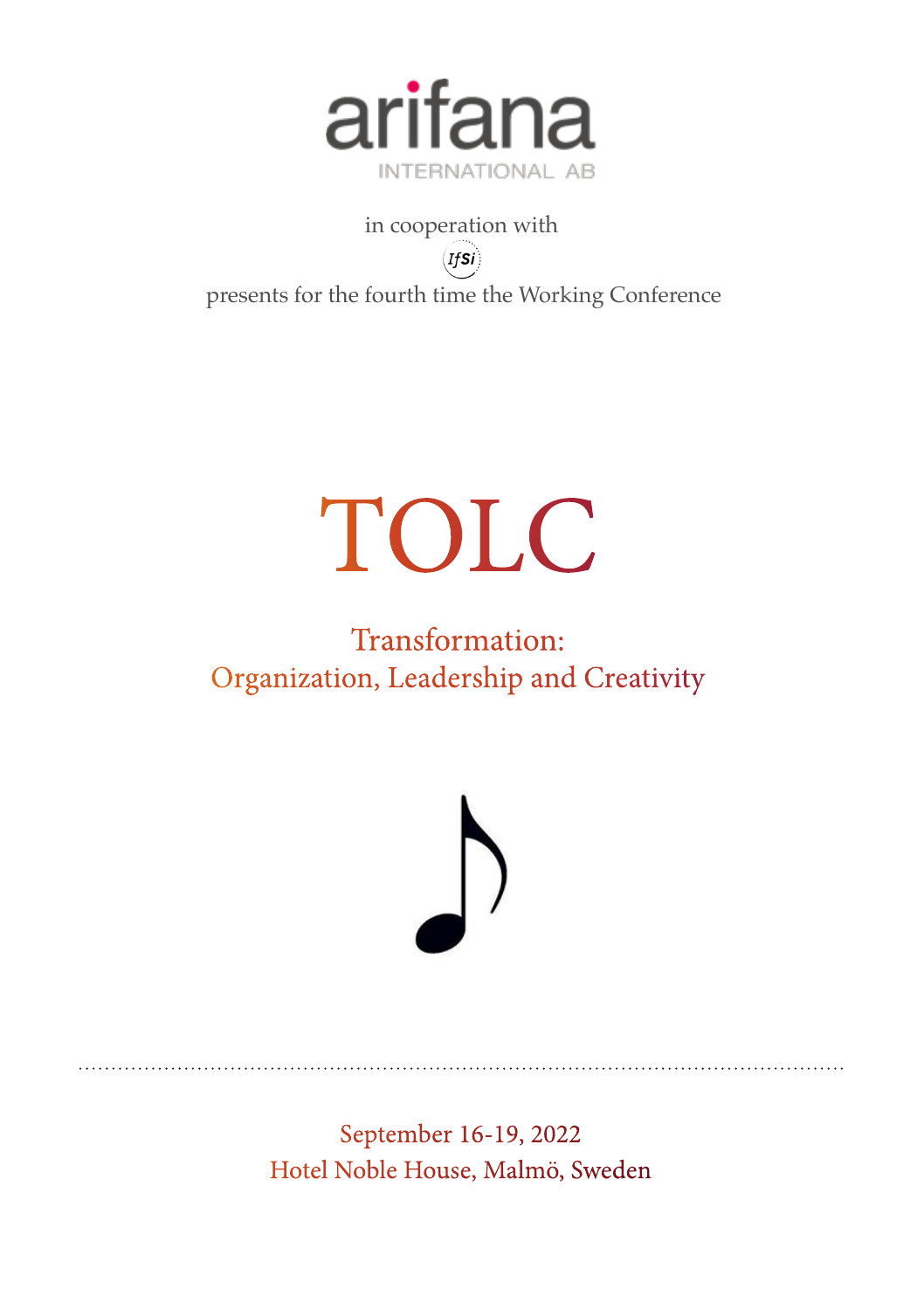



**A Working Conference** is founded on the idea of learning through experience. This means that learning opens up for creativity, individually and together.

**How do we create** an organization? How do we use our creativity when leading? In what ways can creativity lead to innovation and development in organizations? Leadership takes a role in all this, for sure.

What about the role of creativity?

**Development means transformation** - how can we make sure we have a continuous development in our leadership and our organizations? These questions and many others can be explored in a Working Conference.

**The conference will give opportunities** to explore and refect on how each person takes on their role/s and how each person wants to transform and thereby develop these. This transformation process, we think, will lead to the transformation and development of the organization.

#### **The primary task of the conference is:**

*To give opportunities to explore and learn about how organization, leadership and creativity are linked together, to open up the possibilities for transformation and development.*

#### **For whom is this conference?**

*Everybody who has a leadership and/or managerial role in one or several organizations, or anybody who is simply curious about learning in a creative way about development and transformation. The conference is seen as a temporary, learning institution.*

No earlier Working Conference experience is needed, except for participation in the B-system.

**Conference director:** Louise Edberg **Conference coordinator:** Lukas Lybeck Sköld **Pre-conference coordinator:** Wendy del Cid

*The conference staf has been recruited from the sponsoring organization's networks.*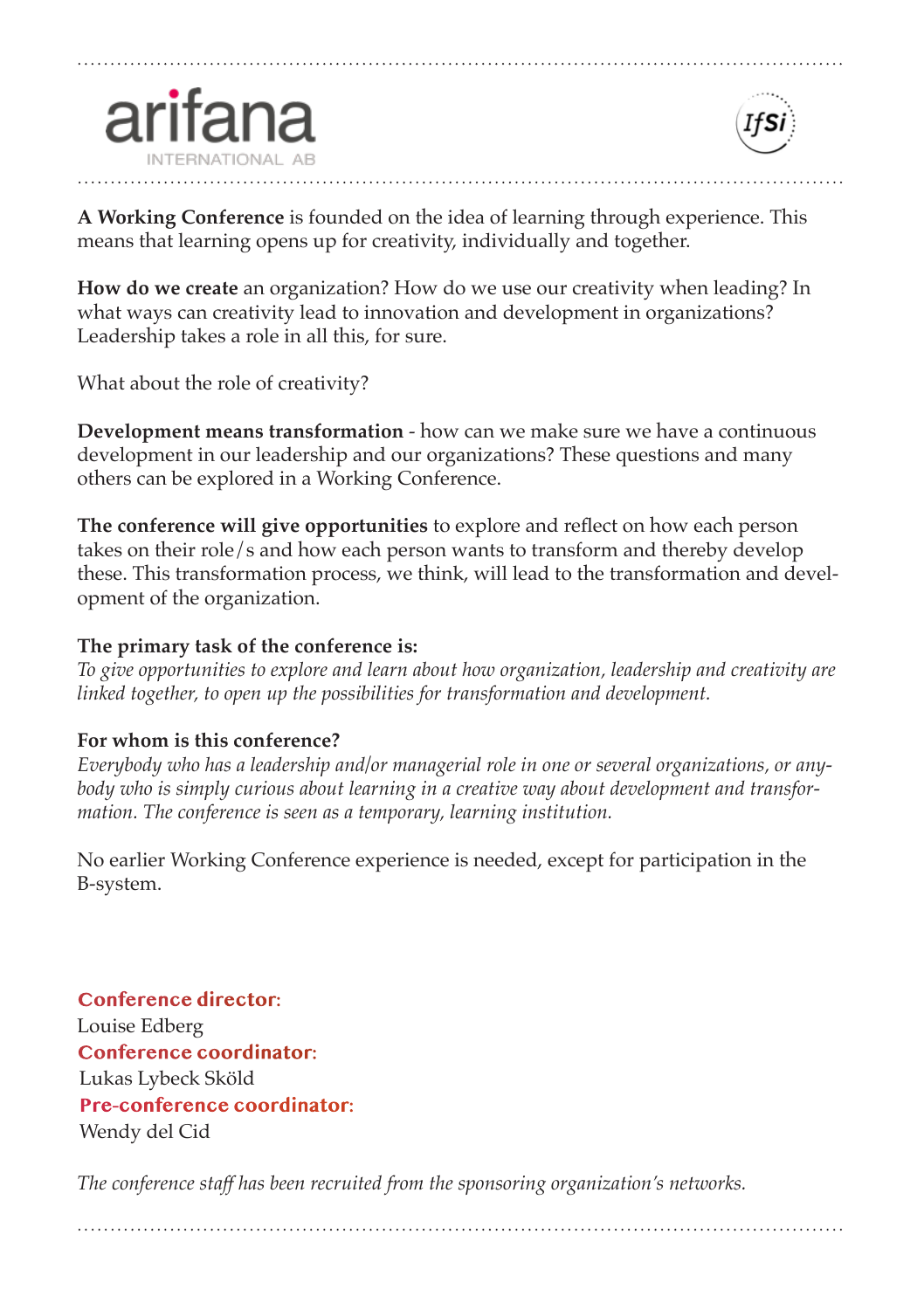

**TOLC** is now being presented for the fourth time. The conference has been held annually in the south of Sweden since 2018.

#### **In the conference we ofer two opportunities:**

You can choose to participate in the A-system of the conference; this possibility is open to everybody, you do not need to have any earlier experience of a working conference. Or, you can choose to participate in the B-system of the conference; for this opportunity you will need to have had one or several earlier experience/s of participation in working conferences.

The participation in the B-system of the conference means two diferentiations:

- Firstly, participants of the B-system conference will constitute their own subsystem.
- Secondly, participants of the B-system conference will take on the role of co-consultants in the LIV working sessions.

#### **Conference Hotel:**

arifar

Hotel Noble House Per Weijersgatan 6 SE - 211 34 Malmö Sweden

*The conference hotel is situated close to the airports and railway stations of Malmö and Copenhagen. The conference is residential.*

#### **Languages:**

Swedish and English

#### **Questions:**

Louise Edberg +46 (0)70 547 31 77 louise.edberg@arifana.com

Lukas Lybeck Sköld +46 (0)70 253 44 22 lukaslybeckskold@gmail.com

Wendy del Cid +46 (0)73 649 50 09 wendy.delcid@arifana.com

#### **Prices:**

<sup>I</sup>ndividual (shared room): *12.000 SEK* 

Individual (single room): *14.200 SEK* 

Company (single room occupancy): *16.950 SEK* 

*25% Swedish VAT (moms) will be added.*

#### **Send applications to:**

This year TOLC has an online application form try our QR code! You can also reach the application form in our website Arifana.com under ¨aktuellt¨

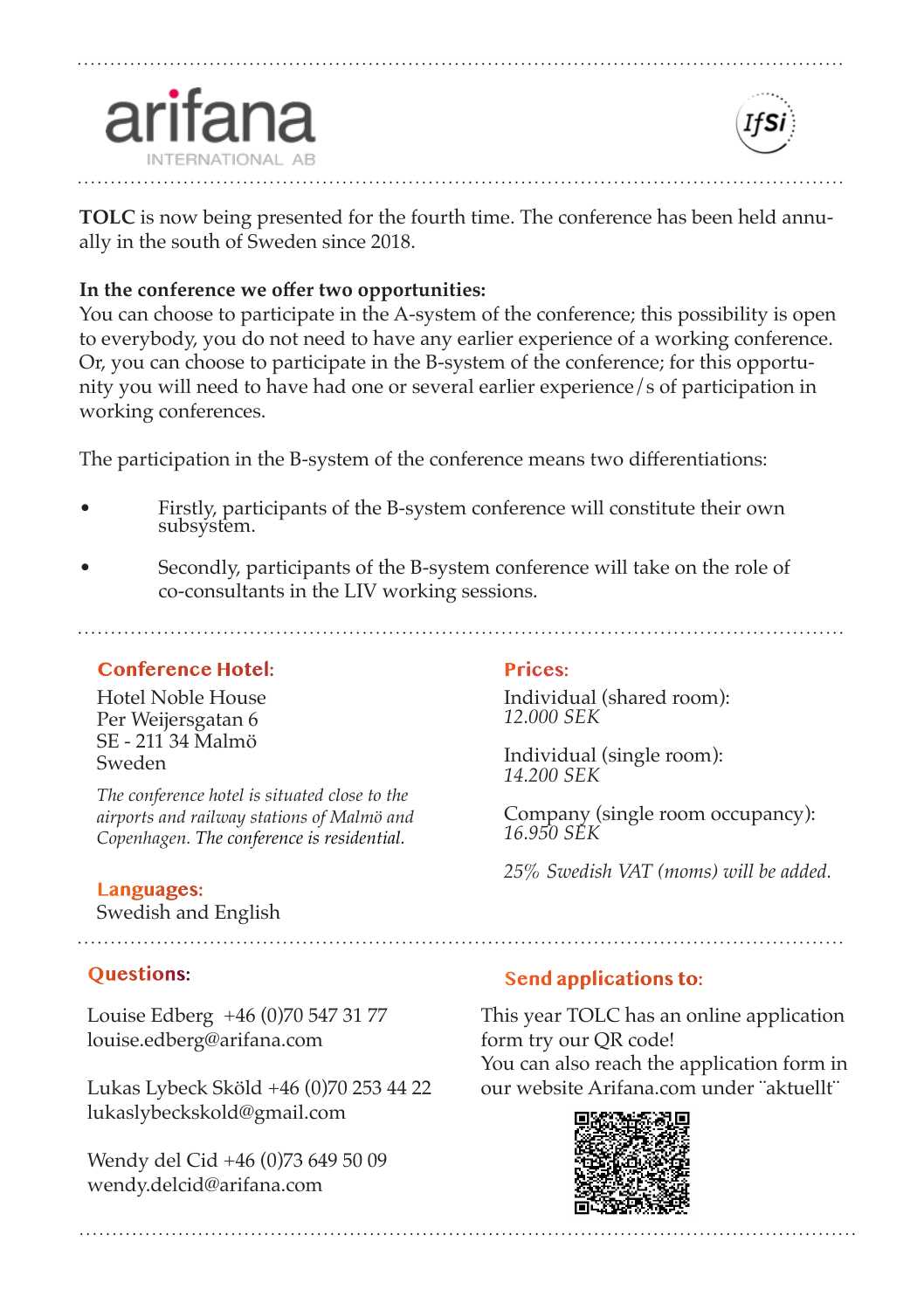### Working Sessions

#### **Intro Plenary**

We gather together and start the conference. What are the experiences of passing over the threshold into the Conference from the surrounding context?

#### **Intro Plenary B**

We gather together and start the B-system. What are the experiences of passing as a separate subsystem over the threshold into the conference from the surrounding context?

#### **B-system**

The B-system participants gather and work on preparing their role/s as co-consultants. This is done through working with their own subsystem as a whole, as well as working with other questions that are important to the system.

#### **Sociogram**

Using a Gestalt method, we will work on the three themes of the conference, to make roles and organization/s visible. Every sociogram is accompanied by interviews with each participant. Polarization and complementarity will be visualized and explored.

#### **Transformations Analysis – TA**

Work in smaller groups, where refections can be made regarding learning, taken roles, organization and creativity. Here, participants can catch the opportunity to have insights and start their transformation process.

#### **Transformations Analysis B – TAB**

The B-system participants work together to refect on learning, taken roles, organization and creativity. Here, participants can catch the opportunity to have insights and start their transformation process.

#### **Dream Matrix**

A refection working session where we use dreams, daydreams, inner images and physical sensations to try to understand on a deeper level what the state of our organization is.

#### **Macro**

Here, we have the opportunity to explore what is happening in the "here-and-now" when all the participants are gathered together.

#### **Micro**

Here, we have the opportunity to explore what is happening in the "here-and-now" when the participants are gathered in smaller systems.

#### **Life in the Institution – LIV**

All participants and all staff are working together in smaller systems. The aim is to work creatively and actively so that the participants will take responsibility for the last working session in LIV.

#### **Refection**

The whole conference gathers and refects.

#### **Final Plenary**

Here we will have the possibility to share experiences and thoughts on learning, new insights and new working tools.

#### **Final Plenary B**

Here the B-system will have the possibility to share experiences and thoughts on learning, new insights and new working tools.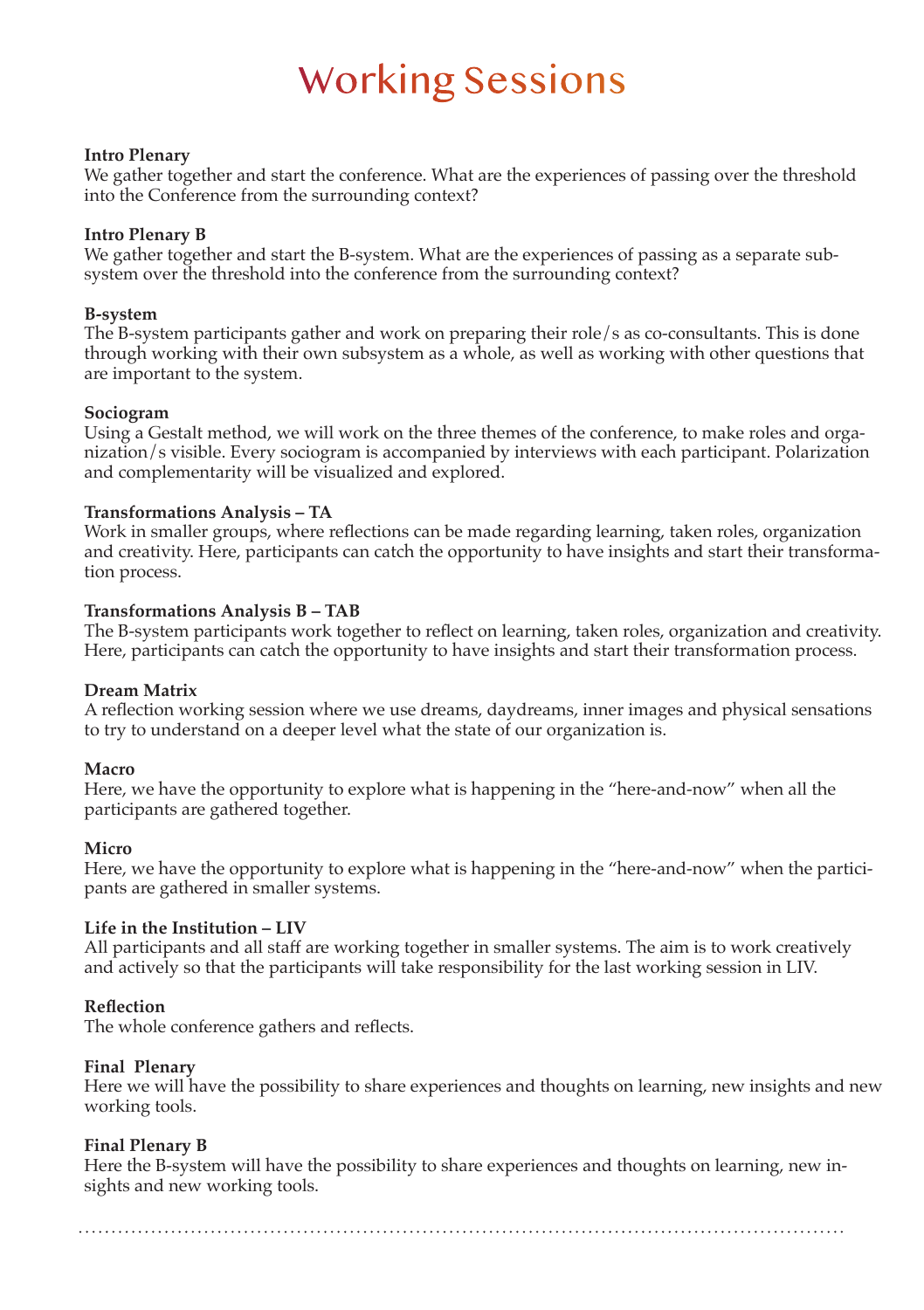## Programme

|             | <b>Friday</b><br>Sept. 16  | <b>Saturday</b><br>Sept. 17 | <b>Sunday</b><br>Sept. 18 | <b>Monday</b><br>Sept. 19 |
|-------------|----------------------------|-----------------------------|---------------------------|---------------------------|
| 8.15-9.15   |                            | Dream Matrix                | Dream Matrix              | Dream Matrix              |
| 9.15-9.30   |                            | <b>Break</b>                | <b>Break</b>              | <b>Break</b>              |
| 9.30-10.30  | Intro Plenary B            | Macro 1                     | Macro 2                   | Final Plenary             |
| 10.30-11.00 | <b>Break</b>               | <b>Break</b>                | <b>Break</b>              | Break                     |
| 11.00-12.00 | B-system 1                 | Micro $2/$ B-system 3       | Macro 3                   | TA 3 /<br>Final Plenary B |
| 12.00-13.00 | Lunch                      | Lunch                       | Lunch                     | Lunch                     |
| 13.00-14.00 | Intro Plenary              | LIV 1 - Intro               | Micro 3 / B-system 4      |                           |
| 14.00-14.30 | <b>Break</b>               | <b>Break</b>                | <b>Break</b>              |                           |
| 14.30-15.30 | Sociogram:<br>Organization | LIV <sub>2</sub>            | LIV <sub>4</sub>          |                           |
| 15.30-16.00 | <b>Break</b>               | <b>Break</b>                | <b>Break</b>              |                           |
| 16.00-17.00 | Sociogram:<br>Leadership   | LIV <sub>3</sub>            | LIV <sub>5</sub>          |                           |
| 17.00-17.30 | <b>Break</b>               | <b>Break</b>                | <b>Break</b>              |                           |
| 17.30-18.30 | Sociogram:<br>Creativity   | TA 1 / TAB 1                | TA 2 / TAB 2              |                           |
| 18.30-20.00 | Dinner                     | Dinner                      | Dinner                    |                           |
| 20.00-21.00 | Micro 1/<br>B-system 2     |                             | Reflection                |                           |

. . . . . . . . . .